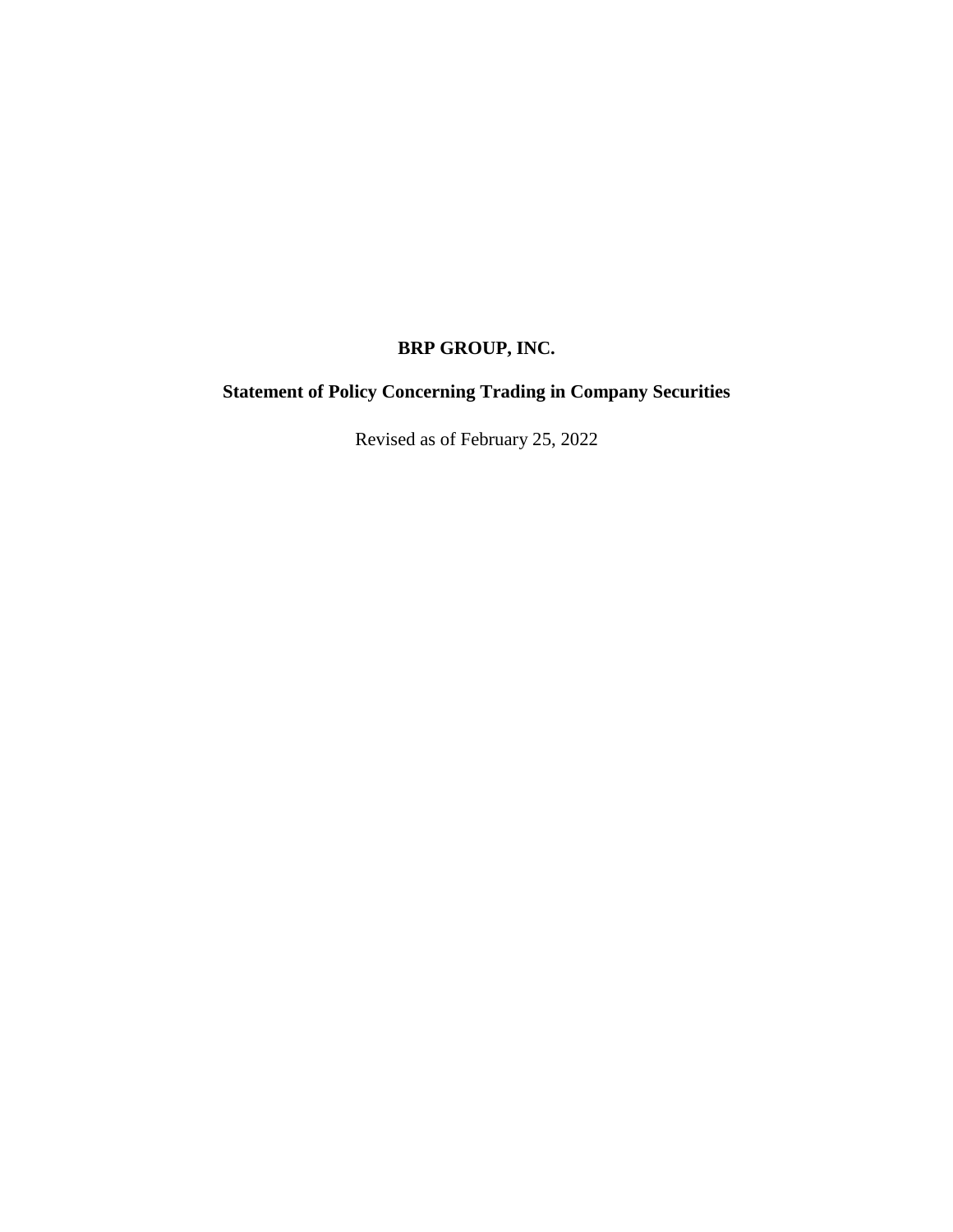#### **I. SUMMARY OF POLICY CONCERNING TRADING IN COMPANY SECURITIES**

It is BRP Group, Inc.'s and its subsidiaries' (collectively, the "**Company**") policy that it will, without exception, comply with all applicable laws and regulations in conducting its business. Each employee and each director is expected to abide by this policy. When carrying out Company business, employees and directors must avoid any activity that violates applicable laws or regulations. In order to avoid even an appearance of impropriety, the Company's directors, officers and certain other employees are subject to pre-approval requirements and other limitations on their ability to enter into transactions involving the Company's securities. Although these limitations do not apply to transactions pursuant to written plans for trading securities that comply with Rule 10b5-1 under the Securities Exchange Act of 1934 (the "Exchange Act"), the entry into, amendment or termination of any such written trading plan is subject to pre-approval requirements and other limitations.

# **II. THE USE OF INSIDE INFORMATION IN CONNECTION WITH TRADING IN SECURITIES**

#### **A.** *General Rule.*

The U.S. securities laws regulate the sale and purchase of securities in the interest of protecting the investing public. U.S. securities laws give the Company, its officers and directors, and other employees the responsibility to ensure that information about the Company is not used unlawfully in the purchase and sale of securities.

All employees and directors should pay particularly close attention to the laws against trading on "inside" information. These laws are based upon the belief that all persons trading in a company's securities should have equal access to all "material" information about that company. For example, if an employee or a director of a company knows material non-public financial information, that employee or director is prohibited from buying or selling shares in the company until the information has been disclosed to the public. This is because the employee or director knows information that will probably cause the share price to change, and it would be unfair for the employee or director to have an advantage (knowledge that the share price will change) that the rest of the investing public does not have. In fact, it is more than unfair; it is considered to be fraudulent and illegal. Civil and criminal penalties for this kind of activity are severe.

The general rule can be stated as follows: It is a violation of federal securities laws for any person to buy or sell securities if he or she is in possession of material inside information. Information is material if there is a substantial likelihood that a reasonable investor would consider it important in making an investment decision. It is inside information if it has not been publicly disclosed in a manner making it available to investors generally on a broad-based non-exclusionary basis. Furthermore, it is illegal for any person in possession of material inside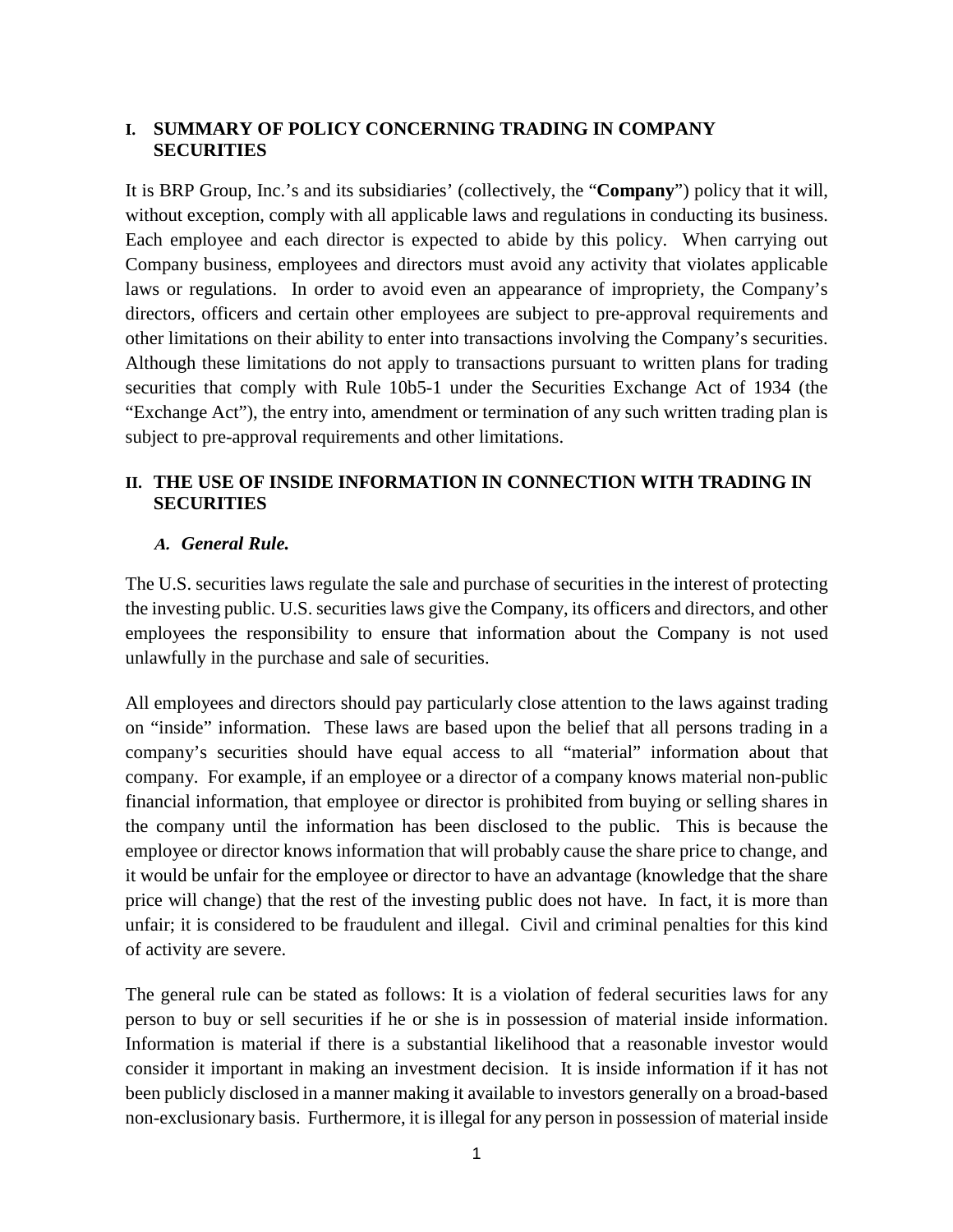information to provide other people with such information or to recommend that they buy or sell the securities. (This is called "tipping".) In that case, they may both be held liable.

The Securities and Exchange Commission (the "SEC"), the stock exchanges and plaintiffs' lawyers focus on uncovering insider trading. A breach of the insider trading laws could expose the insider to criminal fines up to three times the profits earned and imprisonment up to ten years, in addition to civil penalties (up to three times of the profits earned), and injunctive actions. In addition, punitive damages may be imposed under applicable state laws. Securities laws also subject controlling persons to civil penalties for illegal insider trading by employees, including employees located outside the United States. Controlling persons include directors, officers and supervisors. These persons may be subject to fines up to the greater of \$1,000,000 or three times profit (or loss avoided) by the insider trader.

Inside information does not belong to the individual directors, officers or other employees who may handle it or otherwise become knowledgeable about it. It is an asset of the Company. For any person to use such information for personal benefit or to disclose it to others outside the Company violates the Company's interests. More particularly, in connection with trading in the Company's securities, it is a fraud against members of the investing public and against the Company.

# **B.** *Who Does the Policy Apply To?*

The prohibition against trading on inside information applies to directors, officers and all other employees, and to other people who gain access to that information. The prohibition applies to both domestic and international employees of the Company and its subsidiaries. Because of their access to confidential information on a regular basis, Company policy subjects its directors and certain employees (the "Window Group") to additional restrictions on trading in Company securities. The restrictions for the Window Group are discussed in Section E below. In addition, directors and certain employees with inside knowledge of material information may be subject to ad hoc restrictions on trading from time to time.

## **C.** *Other Companies' Stock.*

Employees and directors who learn material information about suppliers, customers or competitors through their work at the Company, should keep it confidential and not buy or sell stock in such companies until the information becomes public. Employees and directors should not give tips about such stock.

## **D.** *Hedging and Derivatives.*

Employees and directors are prohibited from engaging in any hedging transactions (including transactions involving options, puts, calls, prepaid variable forward contracts, equity swaps,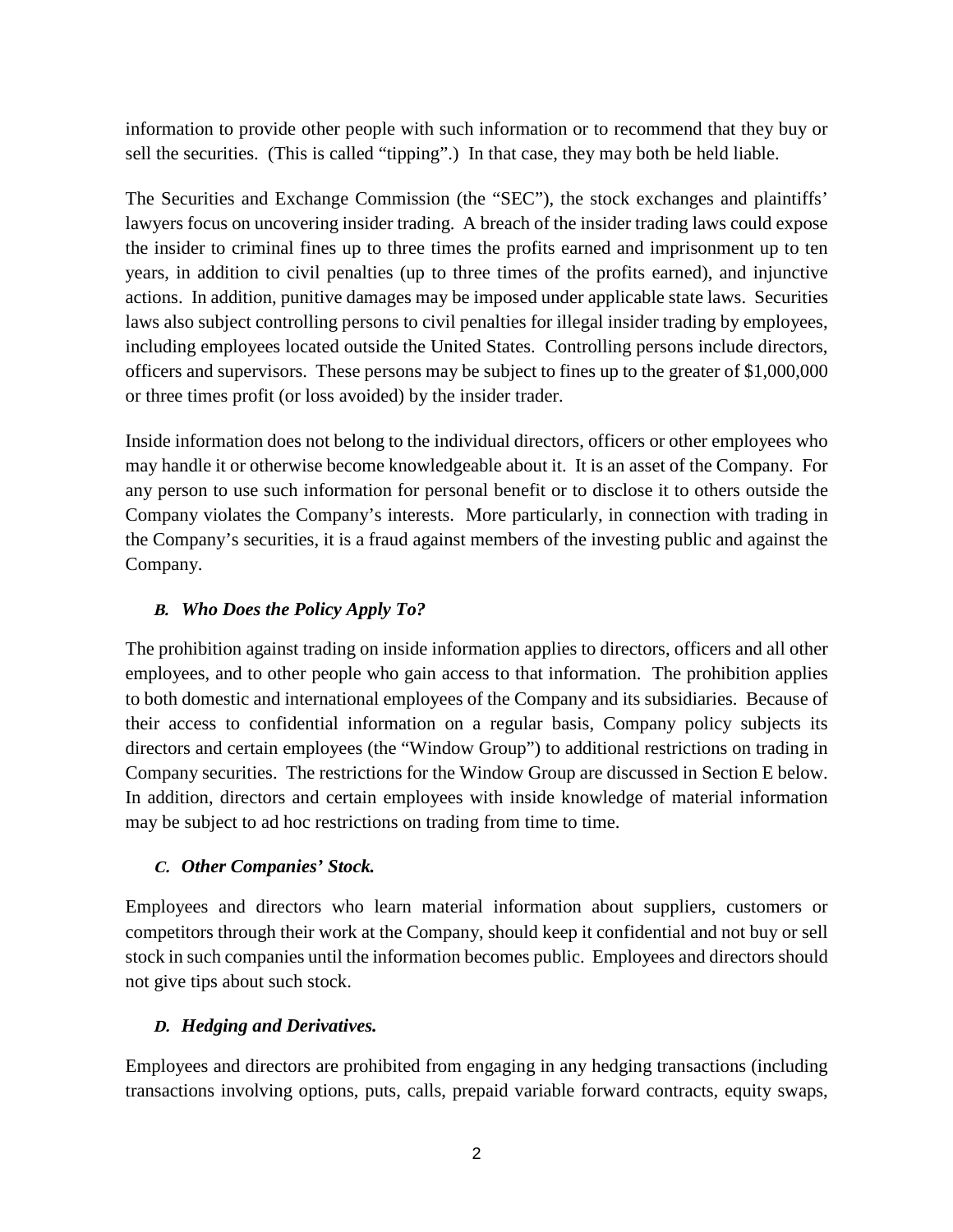collars and exchange funds or other derivatives) that are designed to hedge or speculate on any change in the market value of the Company's equity securities.

Trading in options or other derivatives is generally highly speculative and very risky. People who buy options are betting that the stock price will move rapidly. For that reason, when a person trades in options in his or her employer's stock, it will arouse suspicion in the eyes of the SEC that the person was trading on the basis of inside information, particularly where the trading occurs before a company announcement or major event. It is difficult for an employee or director to prove that he or she did not know about the announcement or event.

If the SEC or the stock exchanges were to notice active options trading by one or more employees or directors of the Company prior to an announcement, they would investigate. Such an investigation could be embarrassing to the Company (as well as expensive) and could result in severe penalties and expense for the persons involved. For all of these reasons, the Company prohibits its employees and directors from trading in options or other securities involving the Company's stock. This policy does not pertain to employee stock options granted by the Company. Employee stock options cannot be traded.

## **E.** *General Guidelines.*

The following guidelines should be followed in order to ensure compliance with applicable antifraud laws and with the Company's policies:

- 1. Nondisclosure. Material inside information must not be disclosed to anyone, except to persons within the Company whose positions require them to know it.
- 2. Trading in Company Securities. No employee or director should place a purchase or sale order, or recommend that another person place a purchase or sale order in the Company's securities when he or she has knowledge of material information concerning the Company that has not been disclosed to the public. This includes orders for purchases and sales of stock and convertible securities. The exercise of compensatory stock options is not subject to this policy. However, stock that was acquired upon exercise of a stock option will be treated like any other stock and may not be sold by an employee who is in possession of material inside information. Any employee or director who possesses material inside information should wait until the start of the third business day after the information has been publicly released before trading.
- 3. Avoid Speculation. Investing in the Company's common stock provides an opportunity to share in the future growth of the Company. But investment in the Company and sharing in the growth of the Company does not mean short range speculation based on fluctuations in the market. Such activities put the personal gain of the employee or director in conflict with the best interests of the Company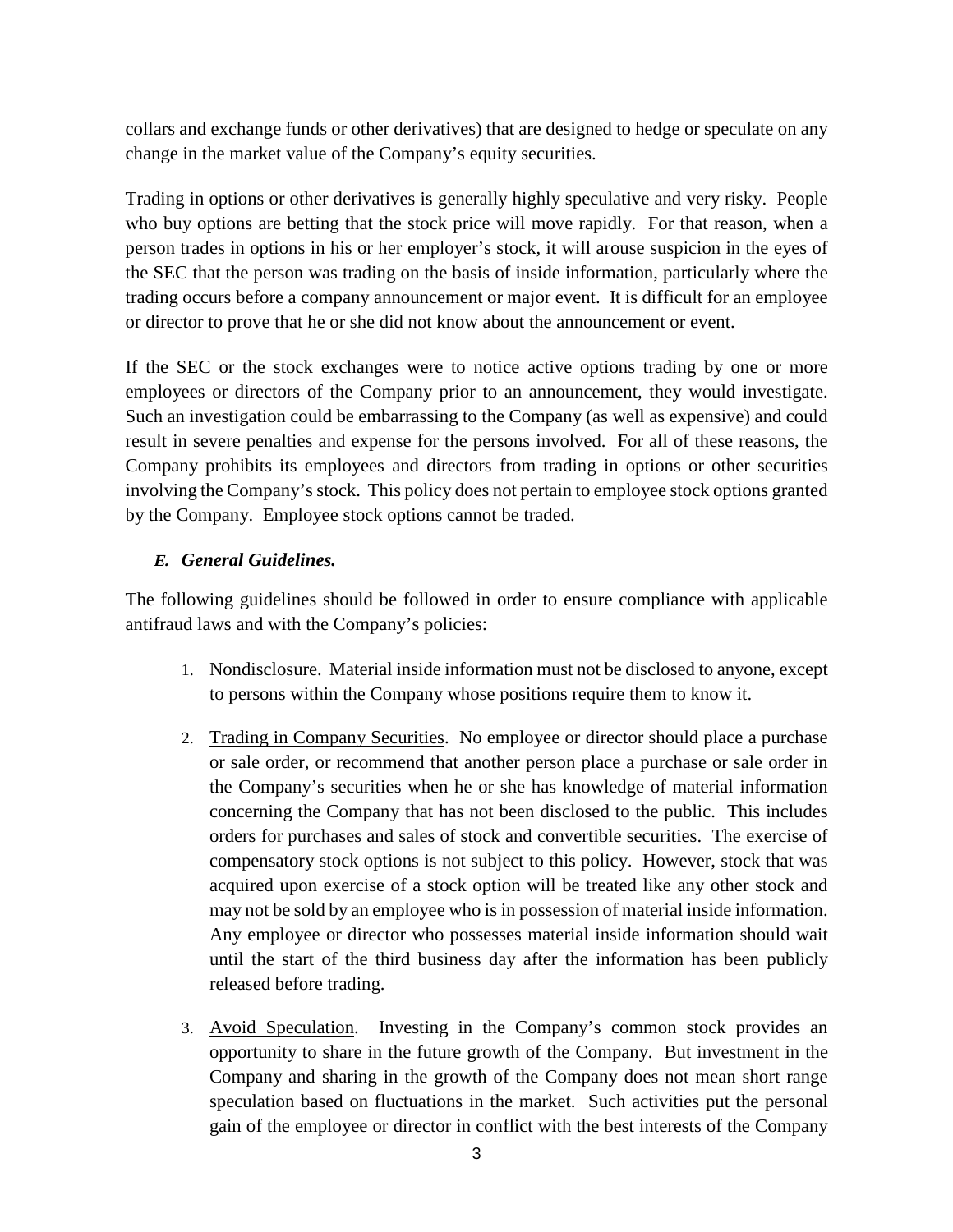and its stockholders. Although this policy does not mean that employees or directors may never sell shares, the Company encourages employees and directors to avoid frequent trading in Company stock. Speculating in Company stock is not part of the Company culture.

- 4. Trading in Other Securities. No employee or director should place a purchase or sale order, or recommend that another person place a purchase or sale order, in the securities of another corporation, if the employee or director learns in the course of his or her employment confidential information about the other corporation that is likely to affect the value of those securities. For example, it would be a violation of the securities laws if an employee or director learned through Company sources that the Company intended to purchase assets from a company, and then placed an order to buy or sell stock in that other company because of the likely increase or decrease in the value of its securities.
- 5. Restrictions on the Window Group. The Window Group consists of (i) directors and executive officers of the Company and their assistants and household members, (ii) employees in the financial reporting or business development group and (iii) such other persons as may be designated from time to time and informed of such status by the Company's General Counsel. The Window Group is subject to the following restrictions on trading in Company securities:
	- trading is permitted from the start of the third business day following an earnings release with respect to the preceding fiscal period until the fifteenth calendar day of the last month of the then current fiscal quarter (the "Window"), subject to the restrictions below;
	- all trades in, and pledges of, Company securities are subject to prior review by the Company's General Counsel;
	- clearance for all trades must be obtained from the Company's General Counsel (or his or her delegee);
	- clearance for all exercises of stock options (including compensatory stock options) must be obtained from the Company's General Counsel (or his or her delegee);
	- clearance for all pledges of Company securities (including purchases of Company securities on margin or holding Company securities in a margin account) must be obtained from the Company's General Counsel (or his or her delegee);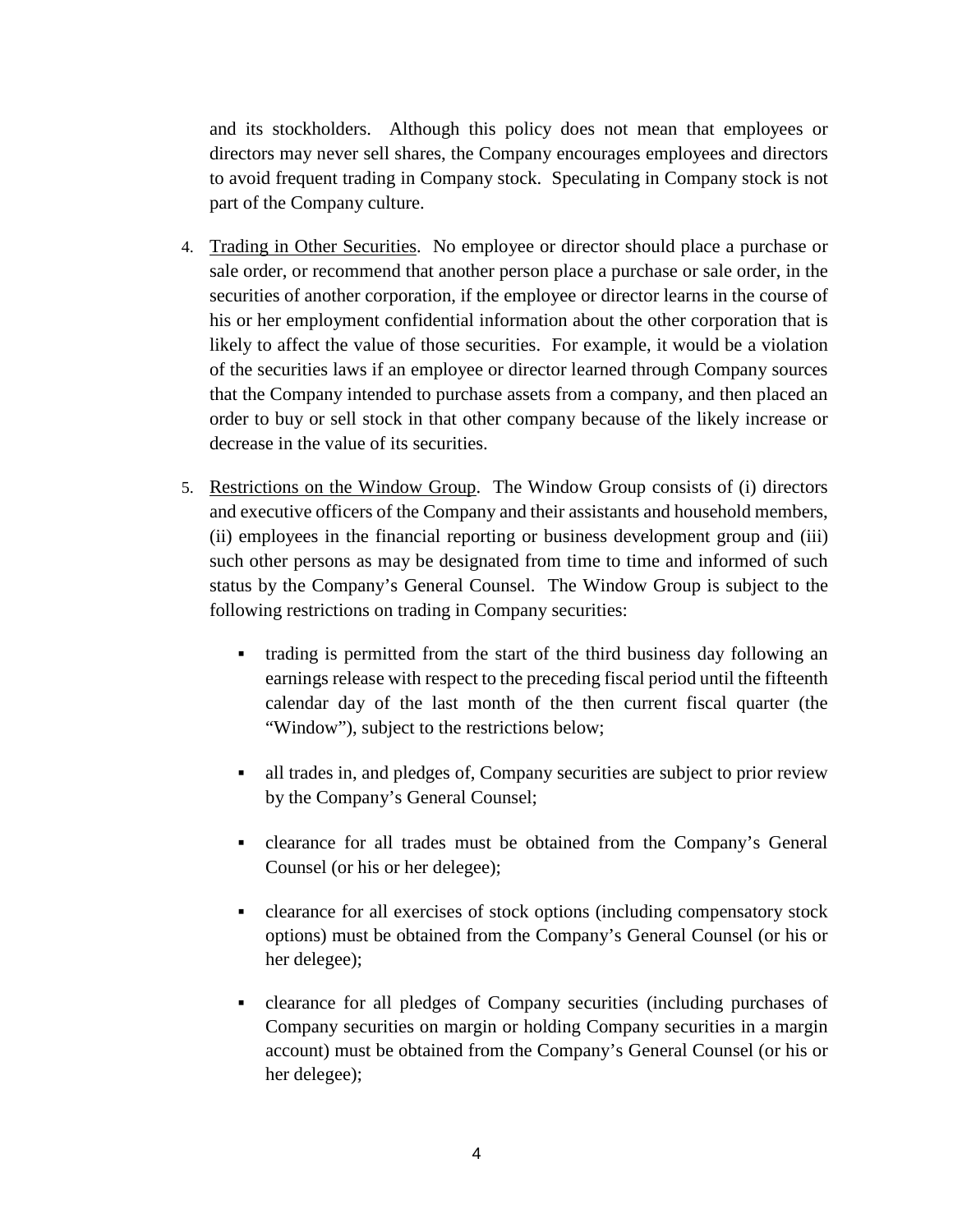- no trading is permitted outside the Window except for reasons of exceptional personal hardship and subject to prior review by the Chief Executive Officer and General Counsel; provided that, if one of these individuals wishes to trade outside the Window, such trade shall be subject to prior review by the other; and
- individuals in the Window Group are also subject to the general restrictions on all employees.

Note that at times the General Counsel (or his or her delegee) may determine that no trades may occur even during the Window when clearance is requested. No reasons may be provided and the closing of the Window itself may constitute material inside information that should not be communicated.

In addition, if at any time outside of the Window, the General Counsel, in consultation with the Chief Executive Officer and the Chief Financial Officer, determines that all material information concerning the Company has been disclosed to the public such that opening the Window would not be inconsistent with this policy, the General Counsel may open the Window for a limited period of time.

The foregoing Window Group restrictions do not apply to transactions pursuant to written plans for trading securities that comply with Rule 10b5-1 under the Exchange Act ("10b5-1 Plans"). However, Window Group members may not enter into, amend or terminate a 10b5-1 Plan relating to Company securities without the prior approval of the General Counsel (or his or her delegee), which will only be given during a Window period.

## **F.** *Applicability of U.S. Securities Laws to International Transactions.*

All employees of the Company and its subsidiaries are subject to the restrictions on trading in Company securities and the securities of other companies. The U.S. securities laws may be applicable to the securities of the Company's subsidiaries or affiliates, even if they are located outside the United States. Transactions involving securities of subsidiaries or affiliates should be carefully reviewed by counsel for compliance not only with local law but also for possible application of U.S. securities laws.

## **III. OTHER LIMITATIONS ON SECURITIES TRANSACTIONS**

## **A.** *Public Resales – Rule 144.*

The U.S. Securities Act (the "Securities Act") requires every person who offers or sells a security to register such transaction with the SEC unless an exemption from registration is available. Rule 144 under the Securities Act is the exemption typically relied upon for (i) public resales by any person of "restricted securities" (*i.e.*, unregistered securities acquired in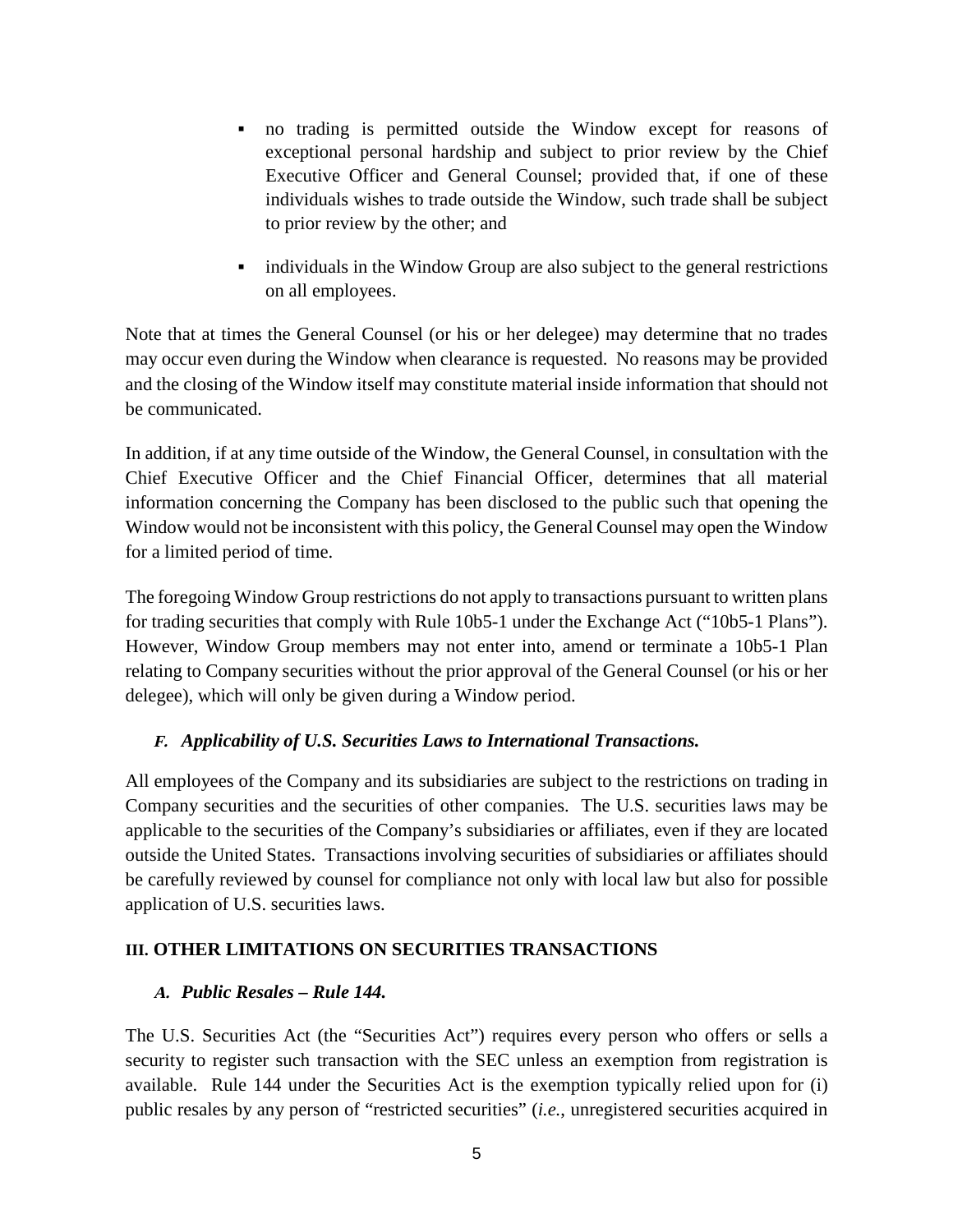a private offering or sale) and (ii) public resales by directors, officers and other control persons of a company (known as "affiliates") of any of the Company's securities, whether restricted or unrestricted.

The exemption in Rule 144 may only be relied upon if certain conditions are met. These conditions vary based upon whether the Company has been subject to the SEC's reporting requirements for 90 days (and is therefore a "reporting company" for purposes of the rule) and whether the person seeking to sell the securities is an affiliate or not.

- 1. Holding Period. Restricted securities issued by a reporting company (i.e., a company that has been subject to the SEC's reporting requirements for at least 90 days) must be held and fully paid for a period of six months prior to their sale. Restricted securities issued by a non-reporting company are subject to a one-year holding period. The holding period requirement does not apply to securities held by affiliates that were acquired either in the open market or in a public offering of securities registered under the Securities Act. Generally, if the seller acquired the securities from someone other than the Company or an affiliate of the Company, the holding period of the person from whom the seller acquired such securities can be "tacked" to the seller's holding period in determining if the holding period has been satisfied.
- 2. Current Public Information. Current information about the Company must be publicly available before the sale can be made. The Company's periodic reports filed with the SEC ordinarily satisfy this requirement. If the seller is not an affiliate of the Company issuing the securities (and has not been an affiliate for at least three months) and one year has passed since the securities were acquired from the issuer or an affiliate of the issuer (whichever is later), the seller can sell the securities without regard to the current public information requirement.

Rule 144 also imposes the following additional conditions on sales by persons who are "affiliates." A person or entity is considered an "affiliate," and therefore subject to these additional conditions, if it is currently an affiliate or has been an affiliate within the previous three months.

3. Volume Limitations. The amount of debt securities which can be sold by an affiliate during any three-month period cannot exceed 10% of a tranche (or class when the securities are non-participatory preferred stock), together with all sales of securities of the same tranche sold for the account of the affiliate. The amount of equity securities that can be sold by an affiliate during any three-month period cannot exceed the greater of (i) one percent of the outstanding shares of the class or (ii) the average weekly reported trading volume for shares of the class during the four calendar weeks preceding the time the order to sell is received by the broker or executed directly with a market maker.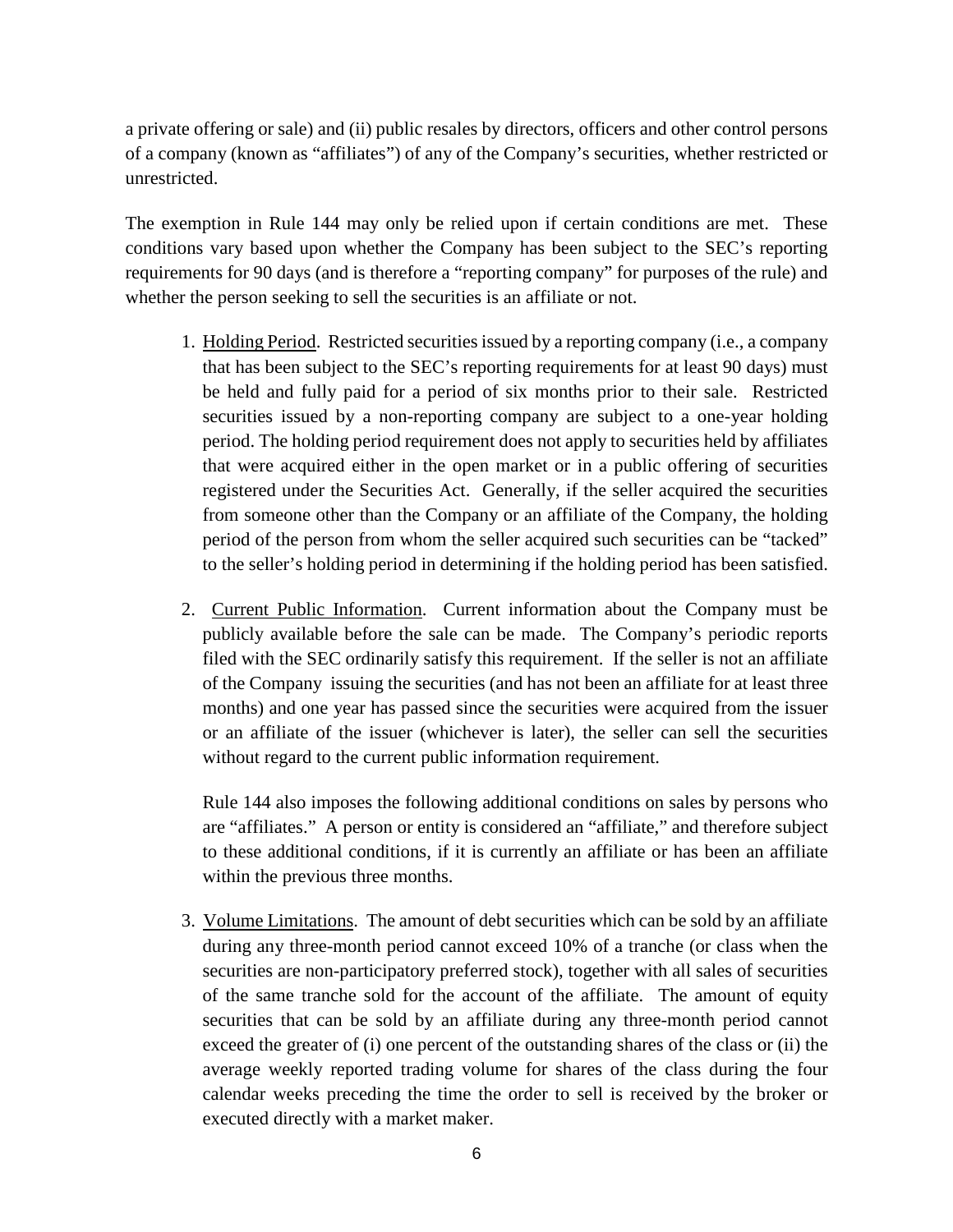- 4. Manner of Sale. Equity securities held by affiliates must be sold in unsolicited brokers' transactions, directly to a market-maker or in riskless principal transactions.
- 5. Notice of Sale. An affiliate seller must file a notice of the proposed sale with the SEC at the time the order to sell is placed with the broker, unless the amount to be sold neither exceeds 5,000 shares nor involves sale proceeds greater than \$50,000. See "Filing Requirements".

*Bona fide* gifts are not deemed to involve sales of shares for purposes of Rule 144, so they can be made at any time without limitation on the amount of the gift. Donees who receive restricted securities from an affiliate generally will be subject to the same restrictions under Rule 144 that would have applied to the donor, depending on the circumstances.

#### **B.** *Private Resales.*

Directors and officers also may sell securities in a private transaction without registration. Although there is no statutory provision or SEC rule expressly dealing with private sales, the general view is that such sales can safely be made by affiliates if the party acquiring the securities understands he is acquiring restricted securities that must be held for at least six months (if issued by a reporting company that meets the current public information requirements) or one-year (if issued by a non-reporting company) before the securities will be eligible for resale to the public under Rule 144. Private resales raise certain documentation and other issues and must be reviewed in advance by the Company's General Counsel (or his or her delegee).

#### **C.** *Restrictions on Purchases of Company Securities.*

In order to prevent market manipulation, the SEC adopted Regulation M under the U.S. Exchange Act. Regulation M generally restricts the Company or any of its affiliates from buying Company stock, including as part of a share buyback program, in the open market during certain periods while a distribution, such as a public offering, is taking place. You should consult with the Company's General Counsel, if you desire to make purchases of Company stock during any period that the Company is making conducting an offering or buying shares from the public.

## **D.** *Disgorgement of Profits on Short-Swing Transactions – Section 16(b).*

Section 16 of the 1934 Act applies to directors and officers of the Company and to any person owning more than ten percent of any registered class of the Company's equity securities. The section is intended to deter such persons (collectively referred to below as "insiders") from misusing confidential information about their companies for personal trading gain. Section 16(a) requires insiders to publicly disclose any changes in their beneficial ownership of the Company's equity securities (see "Filing Requirements" below). Section 16(b) requires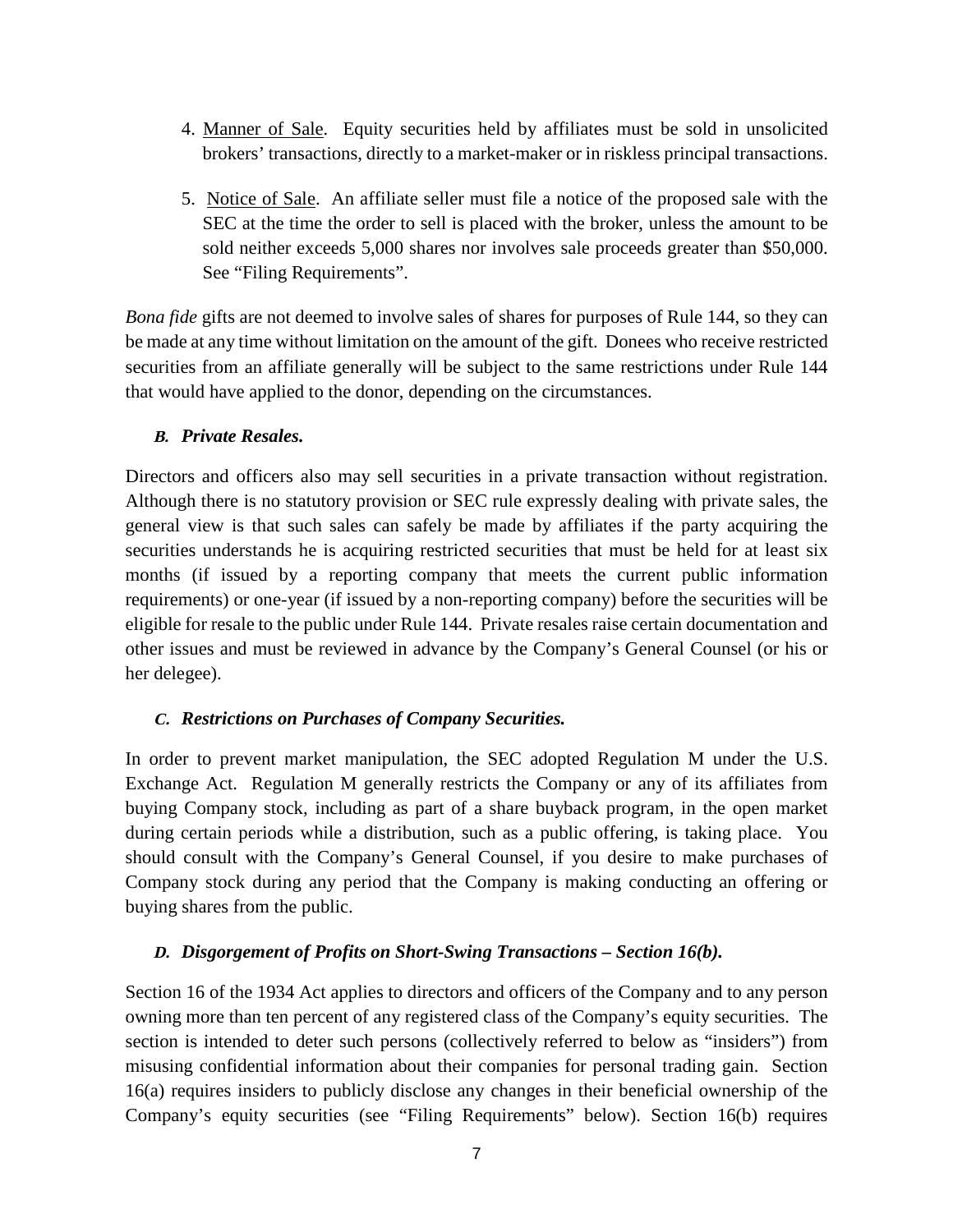insiders to disgorge to the Company any "profit" resulting from "short-swing" trades, as discussed more fully below. Section 16(c) effectively prohibits insiders from engaging in short sales (see "Prohibition of Short Sales" below).

Under Section 16(b), any profit realized by an insider on a "short-swing" transaction (*i.e.*, a purchase and sale, or sale and purchase, of the Company's equity securities within a period of less than six months) must be disgorged to the Company upon demand by the Company or a stockholder acting on its behalf. By law, the Company cannot waive or release any claim it may have under Section 16(b) or enter into an enforceable agreement to provide indemnification for amounts recovered under the section.

Liability under Section 16(b) is imposed in a mechanical fashion without regard to whether the insider intended to violate the section. Good faith, therefore, is not a defense. All that is necessary for a successful claim is to show that the insider realized "profits" on a short-swing transaction; however, profit, for this purpose, is calculated as the difference between the sale price and the purchase price in the matching transactions, and may be unrelated to the actual gain on the shares sold. When computing recoverable profits on multiple purchases and sales within a six month period, the courts maximize the recovery by matching the lowest purchase price with the highest sale price, the next lowest purchase price with the next highest sale price, and so on. The use of this method makes it possible for an insider to sustain a net loss on a series of transactions while having recoverable profits.

The terms "purchase" and "sale" are construed under Section 16(b) to cover a broad range of transactions, including acquisitions and dispositions in tender offers and certain corporate reorganizations. Moreover, purchases and sales by an insider may be matched with transactions by any person (such as certain family members) whose securities are deemed to be beneficially owned by the insider.

The Section 16 rules are complicated and present ample opportunity for inadvertent error. To avoid unnecessary costs and potential embarrassment for insiders and the Company, officers and directors are strongly urged to consult with the Company's General Counsel prior to engaging in any transaction or other transfer of Company equity securities regarding the potential applicability of Section 16(b).

## **E.** *Prohibition of Short Sales.*

Under Section 16(c), insiders are prohibited from effecting "short sales" of the Company's equity securities. A "short sale" is one involving securities which the seller does not own at the time of sale, or, if owned, are not delivered within 20 days after the sale or deposited in the mail or other usual channels of transportation within five days after the sale. Wholly apart from Section 16(c), the Company prohibits directors and employees from selling the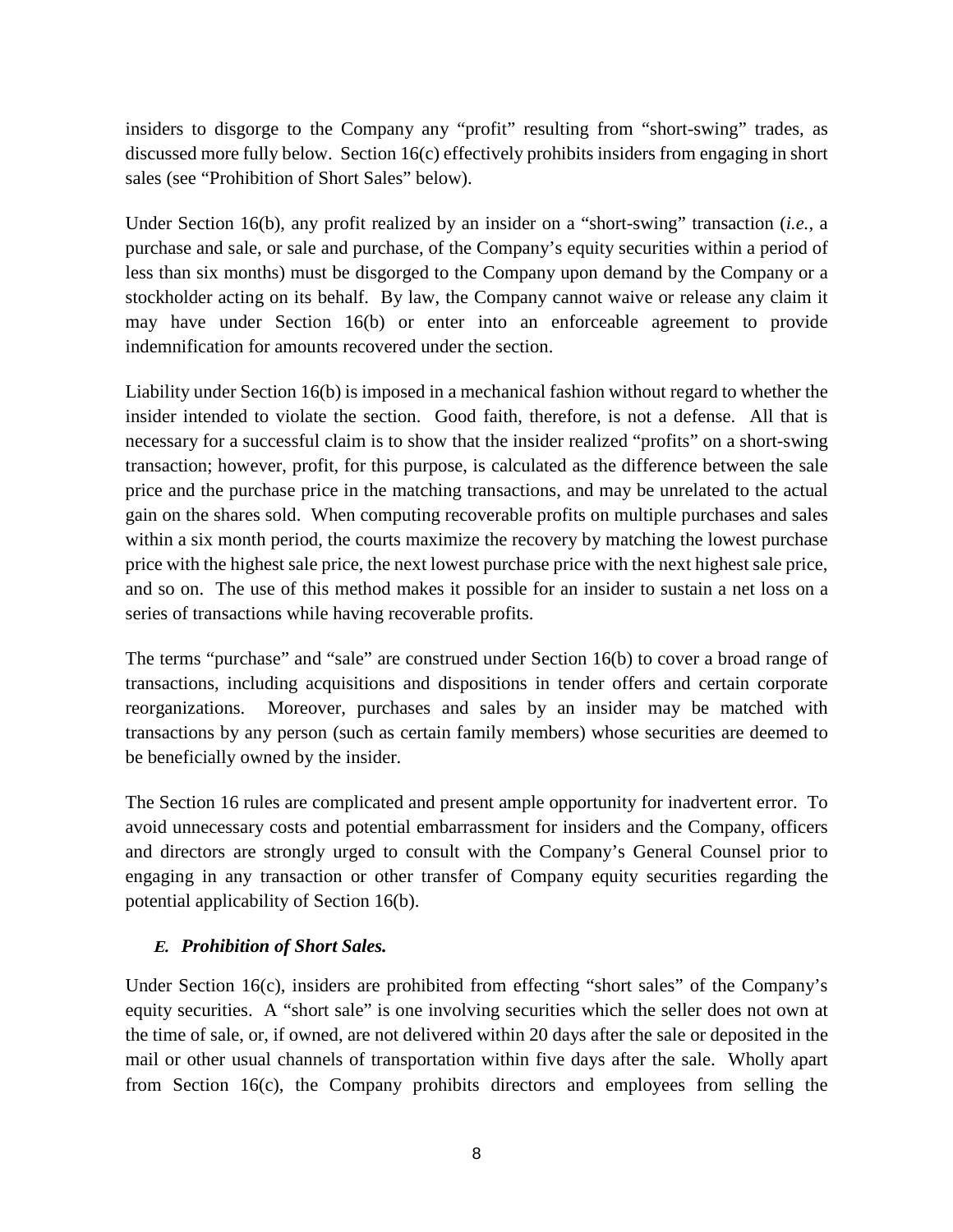Company's stock short. This type of activity is inherently speculative in nature and is contrary to the best interests of the Company and its stockholders.

## **F.** *Filing Requirements.*

1. Form 3, 4 and 5. Under Section 16(a) of the 1934 Act, insiders must file with the SEC public reports disclosing their holdings of and transactions involving, the Company's equity securities. An initial report on Form 3 must be filed by every insider within 10 days after election or appointment disclosing *all* equity securities of the Company beneficially owned by the reporting person on the date he or she became an insider. Even if no securities were owned on that date, the insider must file a report. Any subsequent change in the nature or amount of beneficial ownership by the insider must be reported on Form 4 and filed by the end of the second business day following the date of the transaction. Certain exempt transactions may be reported on Form 5 within 45 days after the end of the fiscal year. The fact that an insider's transactions during the month resulted in no net change, or the fact that no securities were owned after the transactions were completed, does not provide a basis for failing to report.

All changes in the amount or the form (*i.e.,* direct or indirect) of beneficial ownership (not just purchases and sales) must be reported. Thus, such transactions as gifts ordinarily are reportable. Moreover, an officer or director who has ceased to be an officer or director must report any transactions after termination which occurred within six months of a transaction that occurred while the person was an insider.

The reports under Section 16(a) are intended to cover all securities beneficially owned either directly by the insider or indirectly through others. An insider is considered the direct owner of all Company equity securities held in his or her own name or held jointly with others. An insider is considered the indirect owner of any securities from which he obtains benefits substantially equivalent to those of ownership. Thus, equity securities of the Company beneficially owned through partnerships, corporations, trusts, estates and by family members generally are subject to reporting. Absent countervailing facts, an insider is presumed to be the beneficial owner of securities held by his or her spouse and other family members sharing the same household. But an insider is free to disclaim beneficial ownership of these or any other securities being reported if the insider believes there is a reasonable basis for doing so.

It is important that reports under Section 16(a) be prepared properly and filed on a timely basis. The reports must be received at the SEC by the filing deadline. There is no provision for an extension of the filing deadlines, and the SEC can take